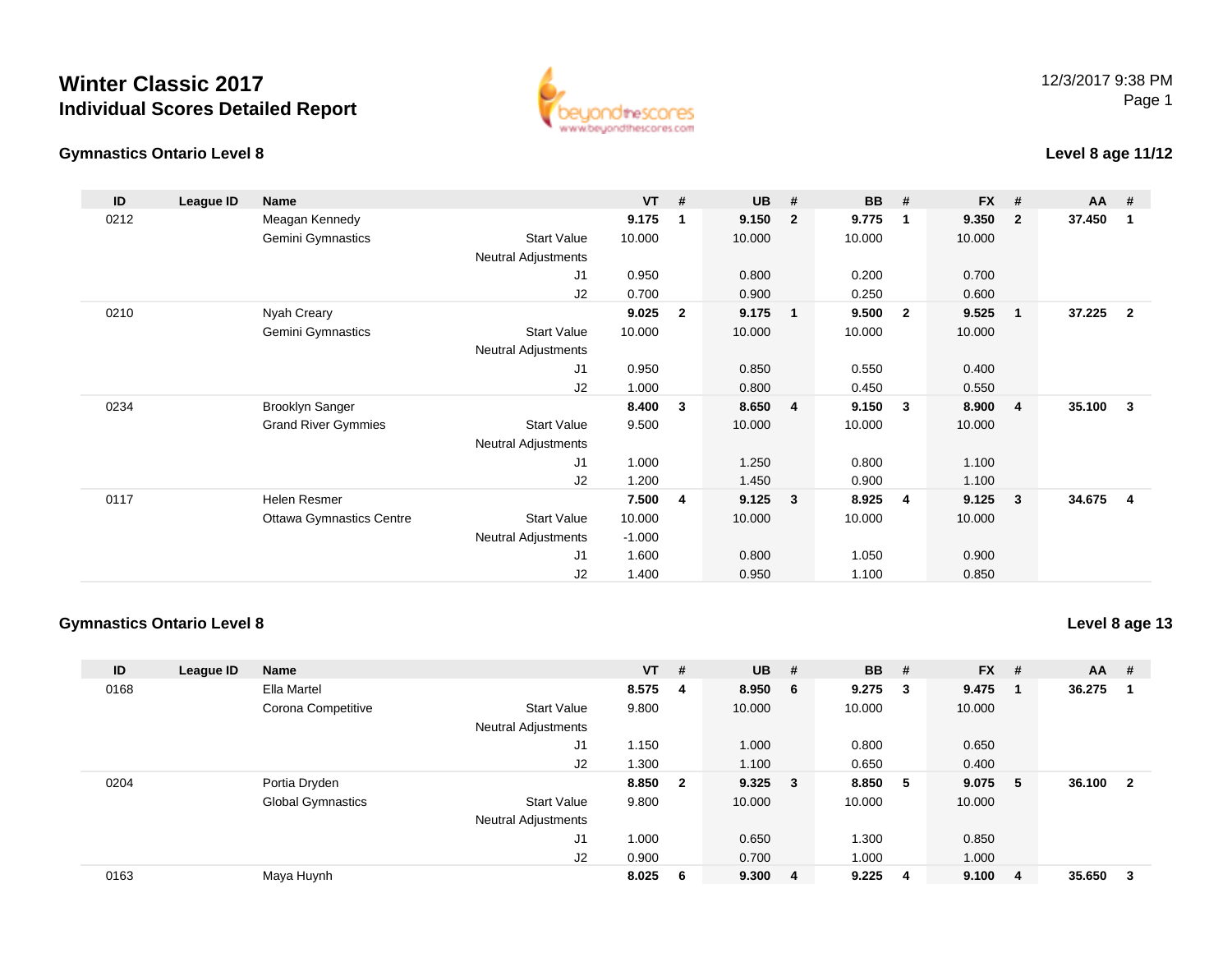

|      | University of Toronto            | <b>Start Value</b>         | 9.000    |                | 10.000 |                | 9.700  |                         | 10.000 |                         |        |                         |
|------|----------------------------------|----------------------------|----------|----------------|--------|----------------|--------|-------------------------|--------|-------------------------|--------|-------------------------|
|      |                                  | <b>Neutral Adjustments</b> |          |                |        |                |        |                         |        |                         |        |                         |
|      |                                  | J <sub>1</sub>             | 0.950    |                | 0.650  |                | 0.500  |                         | 0.900  |                         |        |                         |
|      |                                  | J2                         | 1.000    |                | 0.750  |                | 0.450  |                         | 0.900  |                         |        |                         |
| 0166 | Paige McKenzie                   |                            | 8.825    | 3              | 9.450  | $\mathbf{1}$   | 8.675  | - 6                     | 8.575  | 6                       | 35.525 | $\overline{\mathbf{4}}$ |
|      | Corona Competitive               | <b>Start Value</b>         | 9.800    |                | 10.000 |                | 9.500  |                         | 10.000 |                         |        |                         |
|      |                                  | Neutral Adjustments        |          |                |        |                |        |                         |        |                         |        |                         |
|      |                                  | J1                         | 0.950    |                | 0.550  |                | 0.850  |                         | 1.500  |                         |        |                         |
|      |                                  | J2                         | 1.000    |                | 0.550  |                | 0.800  |                         | 1.350  |                         |        |                         |
| 0211 | Ava Stewart                      |                            | 8.975    | $\mathbf{1}$   | 9.375  | $\overline{2}$ | 9.300  | $\overline{\mathbf{2}}$ | 7.850  | $\overline{7}$          | 35.500 | - 5                     |
|      | <b>Gemini Gymnastics</b>         | <b>Start Value</b>         | 10.000   |                | 10.000 |                | 10.000 |                         | 9.000  |                         |        |                         |
|      |                                  | Neutral Adjustments        |          |                |        |                |        |                         |        |                         |        |                         |
|      |                                  | J1                         | 1.050    |                | 0.650  |                | 0.750  |                         | 1.300  |                         |        |                         |
|      |                                  | J2                         | 1.000    |                | 0.600  |                | 0.650  |                         | 1.000  |                         |        |                         |
| 0147 | Ava Wilson                       |                            | 8.225    | 5              | 9.150  | 5              | 8.450  | $\overline{7}$          | 9.400  | $\overline{\mathbf{2}}$ | 35.225 | - 6                     |
|      | <b>Pickering Athletic Centre</b> | <b>Start Value</b>         | 10.000   |                | 10.000 |                | 10.000 |                         | 10.000 |                         |        |                         |
|      |                                  | Neutral Adjustments        |          |                |        |                |        |                         |        |                         |        |                         |
|      |                                  | J1                         | 1.750    |                | 0.850  |                | 1.500  |                         | 0.700  |                         |        |                         |
|      |                                  | J2                         | 1.800    |                | 0.850  |                | 1.600  |                         | 0.500  |                         |        |                         |
| 0115 | Laura Palmer                     |                            | 7.250    | $\overline{7}$ | 8.425  | $\overline{7}$ | 9.400  | $\overline{1}$          | 9.150  | $\overline{\mathbf{3}}$ | 34.225 | $\overline{7}$          |
|      | <b>Ottawa Gymnastics Centre</b>  | Start Value                | 9.800    |                | 9.500  |                | 10.000 |                         | 10.000 |                         |        |                         |
|      |                                  | Neutral Adjustments        | $-1.000$ |                |        |                |        |                         |        |                         |        |                         |
|      |                                  | J1                         | 1.600    |                | 1.100  |                | 0.700  |                         | 0.900  |                         |        |                         |
|      |                                  | J2                         | 1.500    |                | 1.050  |                | 0.500  |                         | 0.800  |                         |        |                         |
|      |                                  |                            |          |                |        |                |        |                         |        |                         |        |                         |

#### **Gymnastics Ontario Level 8**

**Level 8 age 14**

| ID   | League ID | <b>Name</b>           |                            | $VT$ # |                | $UB$ #  | <b>BB</b> | #                       | $FX$ # |                         | <b>AA</b> | #                       |
|------|-----------|-----------------------|----------------------------|--------|----------------|---------|-----------|-------------------------|--------|-------------------------|-----------|-------------------------|
| 0032 |           | Rielle Bonne          |                            | 8.300  | $\overline{2}$ | 9.350   | 8.775     | $\overline{\mathbf{2}}$ | 9.450  | - 1                     | 35.875    |                         |
|      |           | TGI                   | Start Value                | 9.000  |                | 10.000  | 10.000    |                         | 10.000 |                         |           |                         |
|      |           |                       | Neutral Adjustments        |        |                |         |           |                         |        |                         |           |                         |
|      |           |                       | J1                         | 0.700  |                | 0.600   | 1.200     |                         | 0.450  |                         |           |                         |
|      |           |                       | J2                         | 0.700  |                | 0.700   | 1.250     |                         | 0.650  |                         |           |                         |
| 0162 |           | Nicola Holz           |                            | 8.850  |                | 8.650 2 | 9.175     | - 1                     | 9.075  | $\overline{\mathbf{2}}$ | 35.750    | $\overline{\mathbf{2}}$ |
|      |           | University of Toronto | Start Value                | 9.800  |                | 10.000  | 10.000    |                         | 10.000 |                         |           |                         |
|      |           |                       | <b>Neutral Adjustments</b> |        |                |         |           |                         |        |                         |           |                         |
|      |           |                       | J1                         | 0.950  |                | 1.400   | 0.900     |                         | 0.950  |                         |           |                         |
|      |           |                       | J2                         | 0.950  |                | 1.300   | 0.750     |                         | 0.900  |                         |           |                         |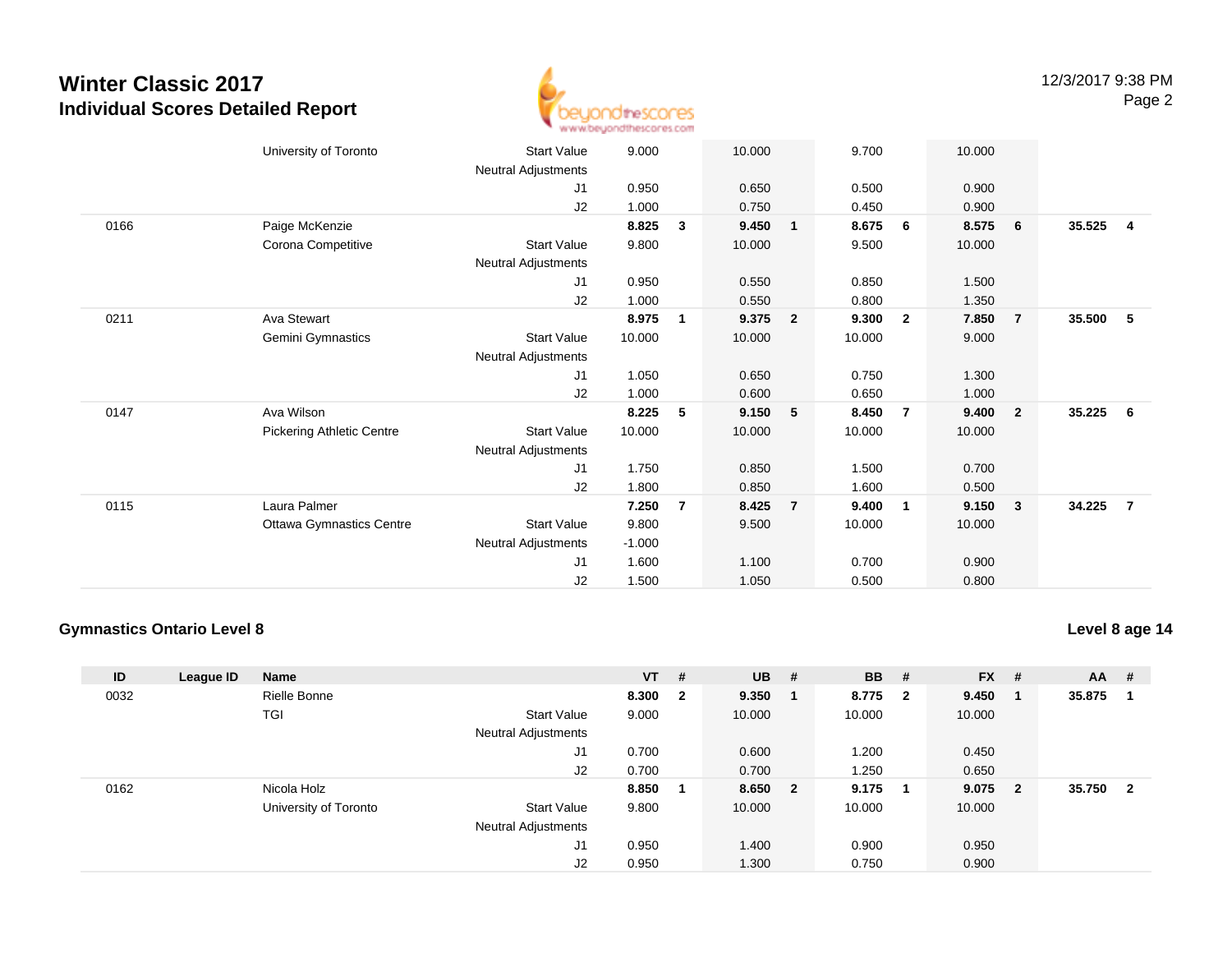

#### **Gymnastics Ontario Level 8Level 8 age 15**

| ID   | League ID | <b>Name</b>                      |                            | <b>VT</b> | #                       | <b>UB</b> | #              | <b>BB</b> | #            | FX #   |                | AA       | #                       |
|------|-----------|----------------------------------|----------------------------|-----------|-------------------------|-----------|----------------|-----------|--------------|--------|----------------|----------|-------------------------|
| 0146 |           | Paige Busby                      |                            | 8.850     | $\overline{\mathbf{1}}$ | 9.400     | $\overline{2}$ | 9.225     | 1            | 9.275  | $\overline{4}$ | 36.750   | $\overline{\mathbf{1}}$ |
|      |           | <b>Pickering Athletic Centre</b> | <b>Start Value</b>         | 9.800     |                         | 10.000    |                | 10.000    |              | 10.000 |                |          |                         |
|      |           |                                  | <b>Neutral Adjustments</b> |           |                         |           |                |           |              |        |                |          |                         |
|      |           |                                  | J <sub>1</sub>             | 0.900     |                         | 0.600     |                | 0.750     |              | 0.700  |                |          |                         |
|      |           |                                  | J2                         | 1.000     |                         | 0.600     |                | 0.800     |              | 0.750  |                |          |                         |
| 0044 |           | <b>Emily Taylor</b>              |                            | 8.600     | $\overline{4}$          | 9.675     | $\overline{1}$ | 8.750     | 4            | 9.400  | $\overline{2}$ | 36.425   | $\overline{2}$          |
|      |           | Kawartha Gymnastics              | <b>Start Value</b>         | 9.000     |                         | 10.000    |                | 10.000    |              | 10.000 |                |          |                         |
|      |           |                                  | <b>Neutral Adjustments</b> |           |                         |           |                |           |              |        |                |          |                         |
|      |           |                                  | J <sub>1</sub>             | 0.450     |                         | 0.350     |                | 1.150     |              | 0.500  |                |          |                         |
|      |           |                                  | J2                         | 0.350     |                         | 0.300     |                | 1.350     |              | 0.700  |                |          |                         |
| 0206 |           | Mikayla Wolfe                    |                            | 8.700     | $\overline{\mathbf{2}}$ | 9.275     | 3              | 9.025     | 3            | 9.350  | 3              | 36.350   | $\mathbf{3}$            |
|      |           | <b>Global Gymnastics</b>         | <b>Start Value</b>         | 10.000    |                         | 10.000    |                | 10.000    |              | 10.000 |                |          |                         |
|      |           |                                  | <b>Neutral Adjustments</b> |           |                         |           |                |           |              |        |                |          |                         |
|      |           |                                  | J <sub>1</sub>             | 1.300     |                         | 0.800     |                | 1.050     |              | 0.700  |                |          |                         |
|      |           |                                  | J2                         | 1.300     |                         | 0.650     |                | 0.900     |              | 0.600  |                |          |                         |
| 0043 |           | Katie Berry                      |                            | 8.250     | 5                       | 9.125     | $\overline{4}$ | 9.150     | $\mathbf{2}$ | 9.225  | 5              | 35.750 4 |                         |
|      |           | Kawartha Gymnastics              | <b>Start Value</b>         | 9.000     |                         | 10.000    |                | 10.000    |              | 10.000 |                |          |                         |
|      |           |                                  | <b>Neutral Adjustments</b> |           |                         |           |                |           |              |        |                |          |                         |
|      |           |                                  | J <sub>1</sub>             | 0.750     |                         | 0.750     |                | 0.750     |              | 0.800  |                |          |                         |
|      |           |                                  | J2                         | 0.750     |                         | 1.000     |                | 0.950     |              | 0.750  |                |          |                         |
| 0190 |           | Maya Kerr                        |                            | 8.650     | $\mathbf{3}$            | 7.325     | 5              | 7.800     | 5            | 9.600  | $\mathbf{1}$   | 33.375   | 5                       |
|      |           | <b>Global Gymnastics</b>         | <b>Start Value</b>         | 10.000    |                         | 10.000    |                | 9.100     |              | 10.000 |                |          |                         |
|      |           |                                  | <b>Neutral Adjustments</b> |           |                         |           |                |           |              |        |                |          |                         |
|      |           |                                  | J <sub>1</sub>             | 1.200     |                         | 2.650     |                | 1.300     |              | 0.500  |                |          |                         |
|      |           |                                  | J2                         | 1.500     |                         | 2.700     |                | 1.300     |              | 0.300  |                |          |                         |

## **Gymnastics Ontario Level 8**

## **Level 8 age 16+**

| ID   | League ID | <b>Name</b>                     |                     | <b>VT</b> | -#  | <b>UB</b> | # | <b>BB</b> | # | <b>FX</b> | $AA$ # |  |
|------|-----------|---------------------------------|---------------------|-----------|-----|-----------|---|-----------|---|-----------|--------|--|
| 0110 |           | Elizabeth Mckee                 |                     | 8.900     | - 2 | 9.150     |   | 9.075     | 4 | 9.450     | 36.575 |  |
|      |           | <b>Ottawa Gymnastics Centre</b> | <b>Start Value</b>  | 10.000    |     | 10.000    |   | 10.000    |   | 10.000    |        |  |
|      |           |                                 | Neutral Adjustments |           |     |           |   |           |   |           |        |  |
|      |           |                                 | J1                  | 1.100     |     | 0.800     |   | 0.950     |   | 0.500     |        |  |
|      |           |                                 | J2                  | 1.100     |     | 0.900     |   | 0.900     |   | 0.600     |        |  |